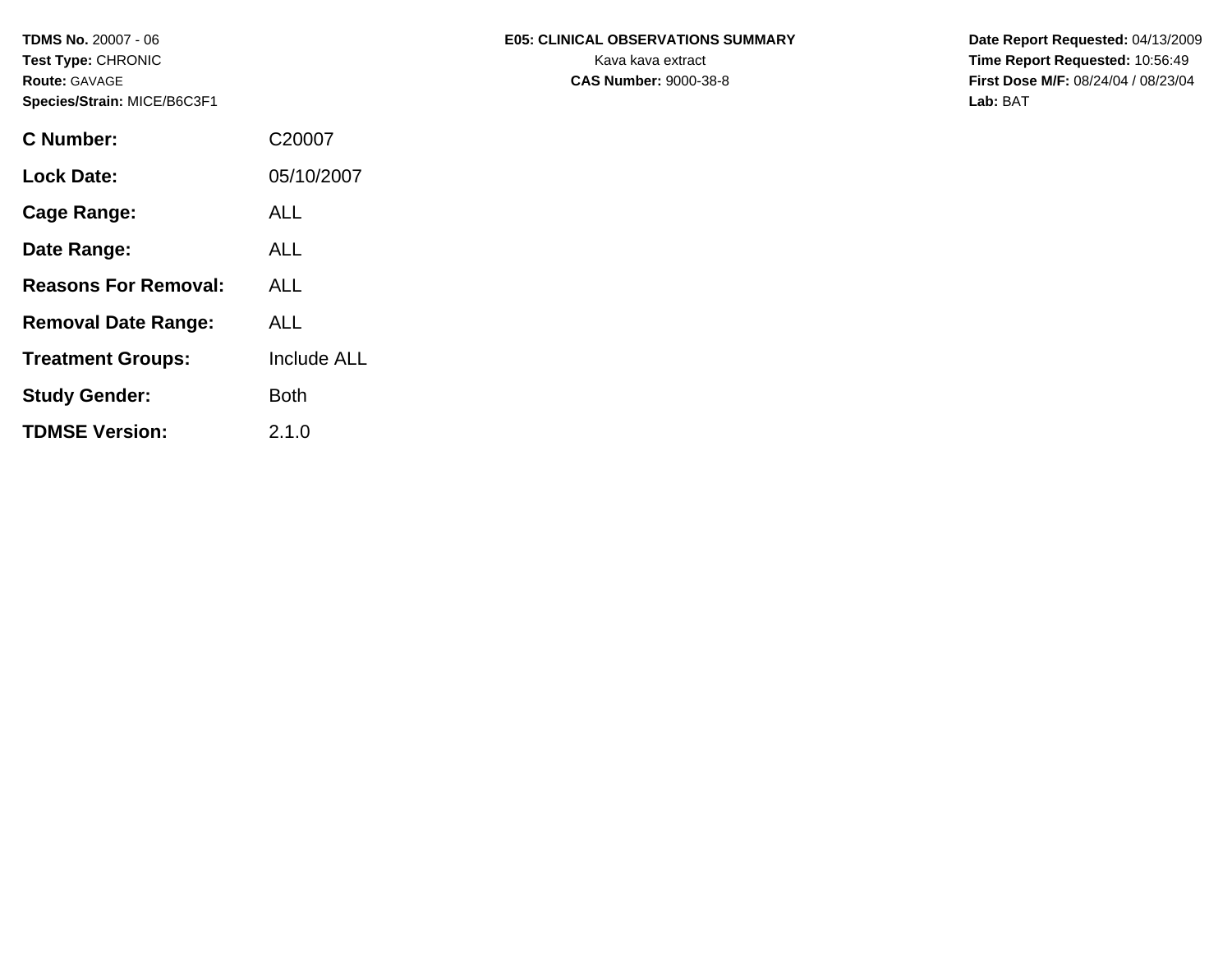## **TDMS No.** 20007 - 06 **E05: CLINICAL OBSERVATIONS SUMMARY** Date Report Requested: 04/13/2009

**Test Type:** CHRONIC **Transfer CHRONIC** Kava Rava extract Kava extract **Time Report Requested:** 10:56:49 **Route:** GAVAGE **CAS Number:** 9000-38-8 **First Dose M/F:** 08/24/04 / 08/23/04

| <b>SEX: MALE</b>             | <b>WEEK: 105</b> |                 |                |                   |                |                   |                |                 |
|------------------------------|------------------|-----------------|----------------|-------------------|----------------|-------------------|----------------|-----------------|
|                              | 0 G/KG           |                 | 0.25 G/KG      |                   | 0.5 G/KG       |                   | 1.0 G/KG       |                 |
| <b>OBSERVATION</b>           | <b>CURRENT*</b>  | TOTAL+          | <b>CURRENT</b> | <b>TOTAL</b>      | <b>CURRENT</b> | <b>TOTAL</b>      | <b>CURRENT</b> | <b>TOTAL</b>    |
| <b>Eye Abnormality</b>       | 0/0              | 2/50<br>DAY 449 | 0/0            | $2/50$<br>DAY 449 | 0/0            | $2/50$<br>DAY 645 | 0/0            | 5/50<br>DAY 449 |
| <b>Head Tilt</b>             | 0/0              | 0/50            | 0/0            | 0/50              | 0/0            | 1/50<br>DAY 645   | 0/0            | 1/50<br>DAY 449 |
| <b>Mass</b><br>Torso/Lateral | 0/0              | 0/50            | 0/0            | 1/50<br>DAY 561   | 0/0            | 0/50              | 0/0            | 0/50            |
| <b>Mass</b><br>Torso/Ventral | 0/0              | 0/50            | 0/0            | 0/50              | 0/0            | 1/50<br>DAY 449   | 0/0            | 1/50<br>DAY 589 |
| <b>Mass</b><br>Torso/Dorsal  | 0/0              | 0/50            | 0/0            | 1/50<br>DAY 701   | 0/0            | 0/50              | 0/0            | 0/50            |
| <b>Nasal/Eye Discharge</b>   | 0/0              | 0/50            | 0/0            | 0/50              | 0/0            | 0/50              | 0/0            | 1/50<br>DAY 673 |
| <b>Ruffled Fur</b>           | 0/0              | 2/50<br>DAY 449 | 0/0            | $5/50$<br>DAY 281 | 0/0            | 2/50<br>DAY 337   | 0/0            | 2/50<br>DAY 309 |
| <b>Thin</b>                  | 0/0              | 0/50            | 0/0            | 4/50<br>DAY 281   | 0/0            | 2/50<br>DAY 449   | 0/0            | 1/50<br>DAY 309 |

\* ANIMALS WITH OBSERVATION IN CURRENT PERIOD / TOTAL ANIMALS OBSERVED IN CURRENT PERIOD (WITHIN 30 DAYS OF RUN DATE)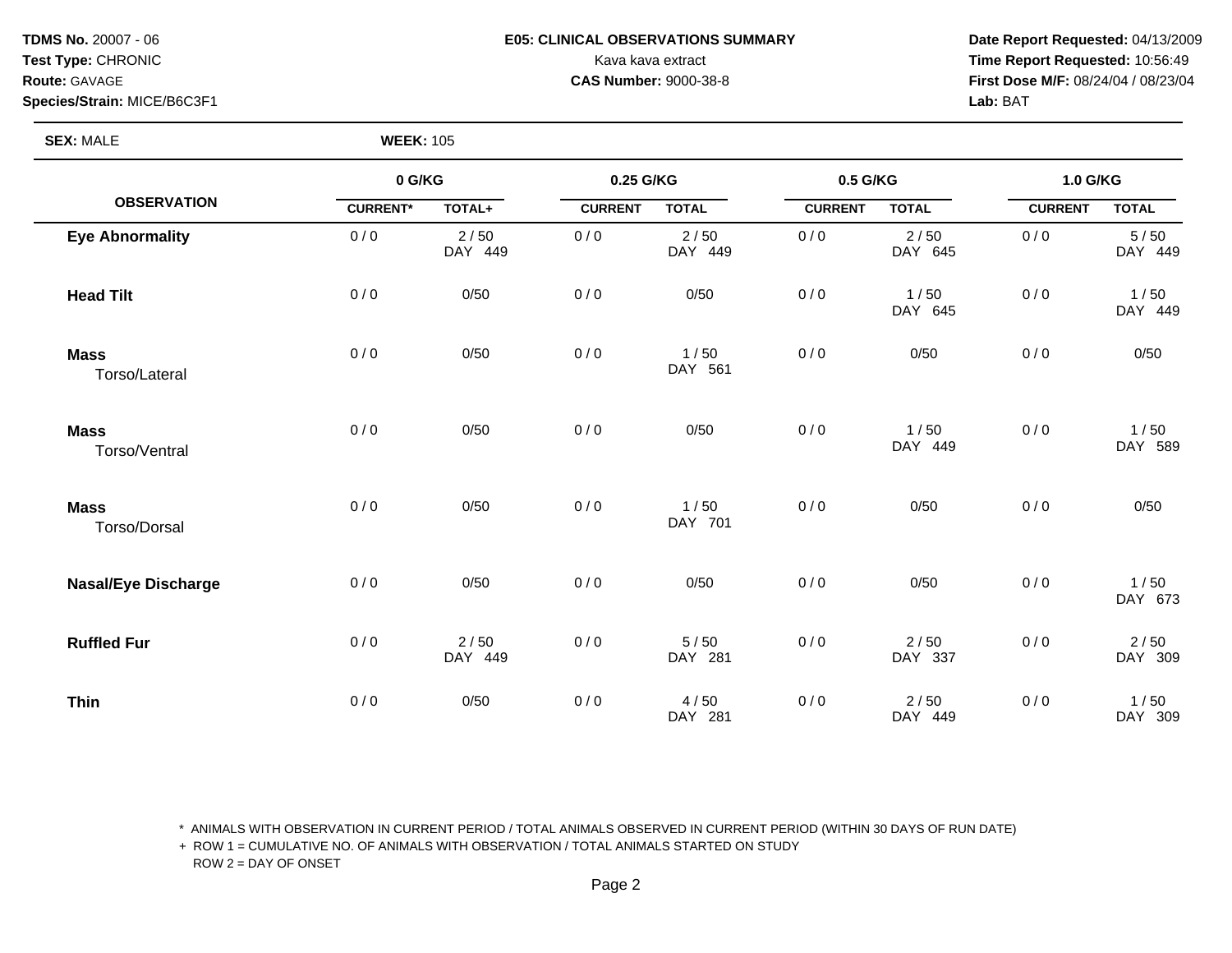| <b>TDMS No. 20007 - 06</b>  | <b>E05: CLINICAL OBSERVATIONS SUMMARY</b> | Date Rep         |
|-----------------------------|-------------------------------------------|------------------|
| <b>Test Type: CHRONIC</b>   | Kava kava extract                         | Time Rep         |
| <b>Route: GAVAGE</b>        | <b>CAS Number: 9000-38-8</b>              | <b>First Dos</b> |
| Species/Strain: MICE/B6C3F1 |                                           | <b>Lab: BAT</b>  |

# **F05: CLINICAL OBSERVATIONS SUMMARY Date Report Requested:** 04/13/2009

**Kava kava extract CHRONIC CHRONIC CHRONIC Time Report Requested:** 10:56:49 **Route:** GAVAGE **CAS Number:** 9000-38-8 **First Dose M/F:** 08/24/04 / 08/23/04

**SEX:** MALE **WEEK:** 105

|                                       |                 | 0 G/KG |                | 0.25 G/KG          |                | 0.5 G/KG        |                | <b>1.0 G/KG</b>           |  |
|---------------------------------------|-----------------|--------|----------------|--------------------|----------------|-----------------|----------------|---------------------------|--|
| <b>OBSERVATION</b>                    | <b>CURRENT*</b> | TOTAL+ | <b>CURRENT</b> | <b>TOTAL</b>       | <b>CURRENT</b> | <b>TOTAL</b>    | <b>CURRENT</b> | <b>TOTAL</b>              |  |
| <b>Ulcer/Abscess</b><br>Head          | 0/0             | 0/50   | 0/0            | 2/50<br>DAY 141    | 0/0            | 1/50<br>DAY 673 | 0/0            | 2/50<br><b>DAY</b><br>141 |  |
| <b>Ulcer/Abscess</b><br>Torso/Lateral | 0/0             | 0/50   | 0/0            | 1/50<br>DAY 617    | 0/0            | 2/50<br>DAY 673 | 0/0            | 0/50                      |  |
| <b>Ulcer/Abscess</b><br>Torso/Dorsal  | 0/0             | 0/50   | 0/0            | 1/50<br>DAY<br>701 | 0/0            | 3/50<br>DAY 617 | 0/0            | 1/50<br>DAY<br>701        |  |

\* ANIMALS WITH OBSERVATION IN CURRENT PERIOD / TOTAL ANIMALS OBSERVED IN CURRENT PERIOD (WITHIN 30 DAYS OF RUN DATE)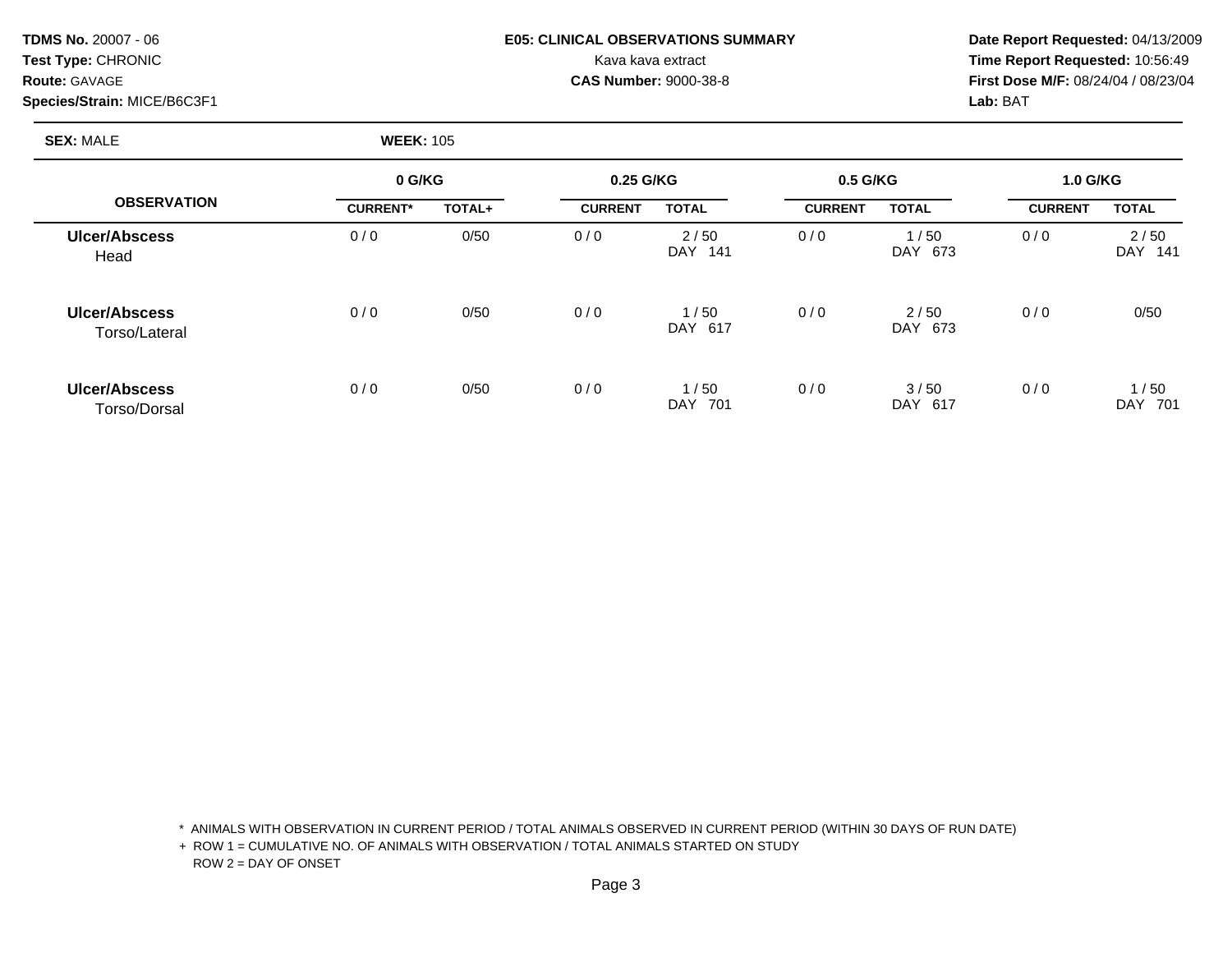| <b>TDMS No. 20007 - 06</b>  | <b>E05: CLINICAL OBSERVATIONS SUMMARY</b> | Date Rep         |  |
|-----------------------------|-------------------------------------------|------------------|--|
| <b>Test Type: CHRONIC</b>   | Kava kava extract                         | Time Rer         |  |
| <b>Route: GAVAGE</b>        | <b>CAS Number: 9000-38-8</b>              | <b>First Dos</b> |  |
| Species/Strain: MICE/B6C3F1 |                                           | <b>Lab: BAT</b>  |  |

**Kava kava extract CHRONIC CHRONIC CHRONIC Time Report Requested:** 10:56:49 **CAS Number:** 9000-38-8 **First Dose M/F:** 08/24/04 / 08/23/04

**SEX:** MALE **WEEK:** 105

\*\*\* END OF MALE DATA \*\*\*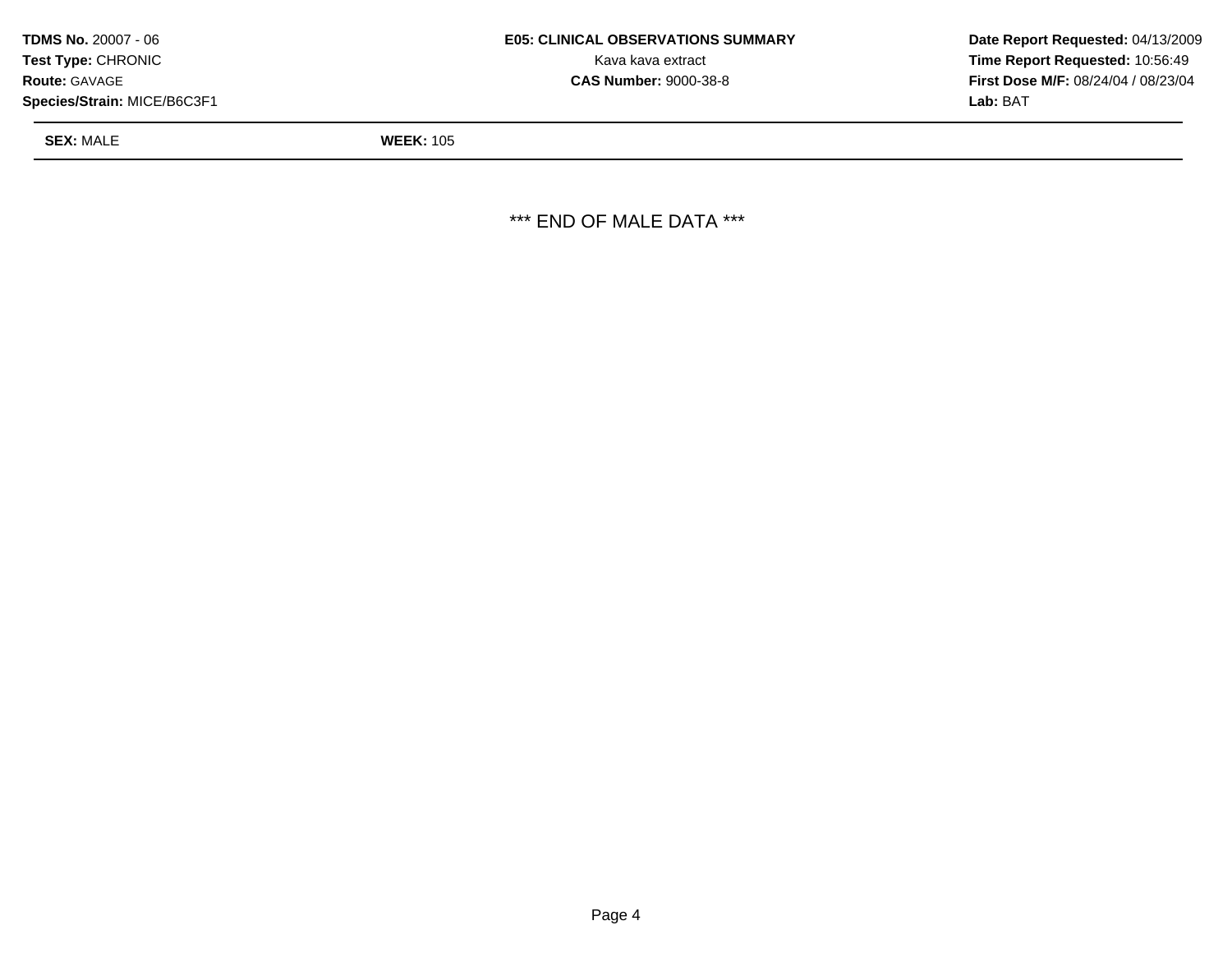## **TDMS No.** 20007 - 06 **E05: CLINICAL OBSERVATIONS SUMMARY** Date Report Requested: 04/13/2009

**Test Type:** CHRONIC **Transfer CHRONIC** Kava Rava extract Kava extract **Time Report Requested:** 10:56:49 **Route:** GAVAGE **CAS Number:** 9000-38-8 **First Dose M/F:** 08/24/04 / 08/23/04

**SEX: FEMALE** 

|                              | 0 G/KG          |                   | 0.25 G/KG      |                 | 0.5 G/KG       |              | 1.0 G/KG       |                 |
|------------------------------|-----------------|-------------------|----------------|-----------------|----------------|--------------|----------------|-----------------|
| <b>OBSERVATION</b>           | <b>CURRENT*</b> | TOTAL+            | <b>CURRENT</b> | <b>TOTAL</b>    | <b>CURRENT</b> | <b>TOTAL</b> | <b>CURRENT</b> | <b>TOTAL</b>    |
| <b>Abnormal Breathing</b>    | 0/0             | 0/50              | 0/0            | 0/50            | 0/0            | 0/50         | 0/0            | 2/50<br>DAY 29  |
| <b>Ataxia</b>                | 0/0             | 0/50              | 0/0            | 0/50            | 0/0            | 0/50         | 0/0            | 14/50<br>DAY 57 |
| <b>Eye Abnormality</b>       | 0/0             | $2/50$<br>DAY 449 | 0/0            | 0/50            | 0/0            | 0/50         | 0/0            | 1/50<br>DAY 505 |
| <b>Hindlimb Splay</b>        | 0/0             | 0/50              | 0/0            | 0/50            | 0/0            | 0/50         | 0/0            | 1/50<br>DAY 57  |
| Lethargic                    | 0/0             | 0/50              | 0/0            | 0/50            | 0/0            | 0/50         | 0/0            | 23/50<br>DAY 29 |
| <b>Mass</b><br>Torso/Lateral | 0/0             | 0/50              | 0/0            | 1/50<br>DAY 645 | 0/0            | 0/50         | 0/0            | 1/50<br>DAY 701 |
| <b>Mass</b><br>Torso/Dorsal  | 0/0             | 1/50<br>DAY 645   | 0/0            | 0/50            | 0/0            | 0/50         | 0/0            | 0/50            |
| <b>Mass</b><br>Head          | 0/0             | 1/50<br>DAY 561   | 0/0            | 2/50<br>DAY 589 | 0/0            | 0/50         | 0/0            | 0/50            |

\* ANIMALS WITH OBSERVATION IN CURRENT PERIOD / TOTAL ANIMALS OBSERVED IN CURRENT PERIOD (WITHIN 30 DAYS OF RUN DATE)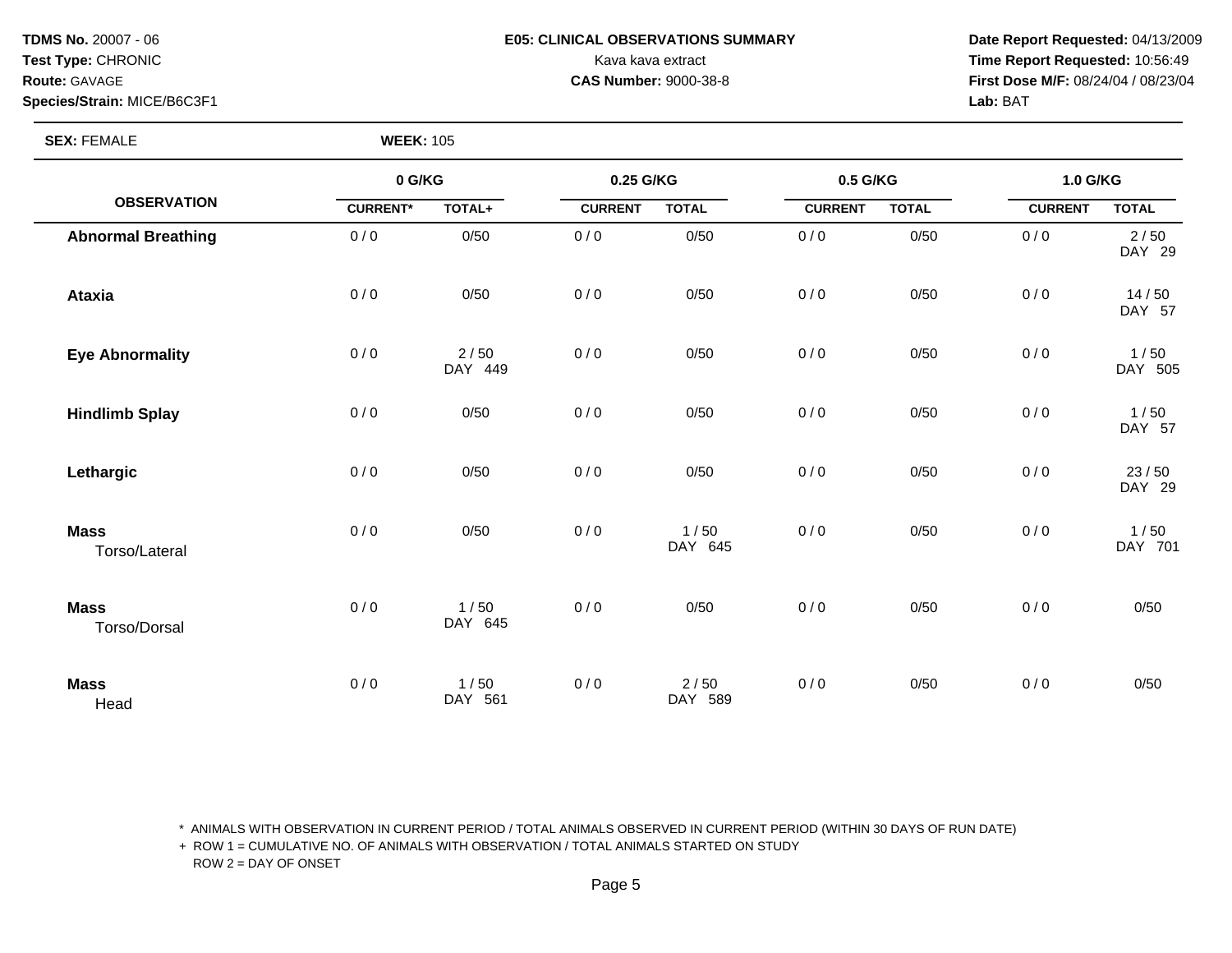## **TDMS No.** 20007 - 06 **E05: CLINICAL OBSERVATIONS SUMMARY** Date Report Requested: 04/13/2009

**Test Type:** CHRONIC **Transfer CHRONIC** Kava Rava extract Kava extract **Time Report Requested:** 10:56:49 **Route:** GAVAGE **CAS Number:** 9000-38-8 **First Dose M/F:** 08/24/04 / 08/23/04

**SEX: FEMALE** 

|                                       | 0 G/KG          |                 | 0.25 G/KG      |                 | 0.5 G/KG       |                 | 1.0 G/KG       |                 |
|---------------------------------------|-----------------|-----------------|----------------|-----------------|----------------|-----------------|----------------|-----------------|
| <b>OBSERVATION</b>                    | <b>CURRENT*</b> | TOTAL+          | <b>CURRENT</b> | <b>TOTAL</b>    | <b>CURRENT</b> | <b>TOTAL</b>    | <b>CURRENT</b> | <b>TOTAL</b>    |
| <b>Ruffled Fur</b>                    | 0/0             | 1/50<br>DAY 645 | 0/0            | 0/50            | 0/0            | 0/50            | 0/0            | 2/50<br>DAY 57  |
| <b>Thin</b>                           | 0/0             | 1/50<br>DAY 645 | 0/0            | 0/50            | 0/0            | 1/50<br>DAY 533 | 0/0            | 5/50<br>DAY 505 |
| <b>Ulcer/Abscess</b><br>Appendage     | 0/0             | 1/50<br>DAY 29  | 0/0            | 0/50            | 0/0            | 0/50            | 0/0            | 0/50            |
| <b>Ulcer/Abscess</b><br>Head          | 0/0             | 0/50            | 0/0            | 2/50<br>DAY 617 | 0/0            | 0/50            | 0/0            | 0/50            |
| <b>Ulcer/Abscess</b><br>Torso/Lateral | 0/0             | 0/50            | 0/0            | 1/50<br>DAY 617 | 0/0            | 0/50            | 0/0            | 0/50            |
| <b>Ulcer/Abscess</b><br>Torso/Dorsal  | 0/0             | 1/50<br>DAY 617 | 0/0            | 0/50            | 0/0            | 0/50            | 0/0            | 0/50            |

\* ANIMALS WITH OBSERVATION IN CURRENT PERIOD / TOTAL ANIMALS OBSERVED IN CURRENT PERIOD (WITHIN 30 DAYS OF RUN DATE)